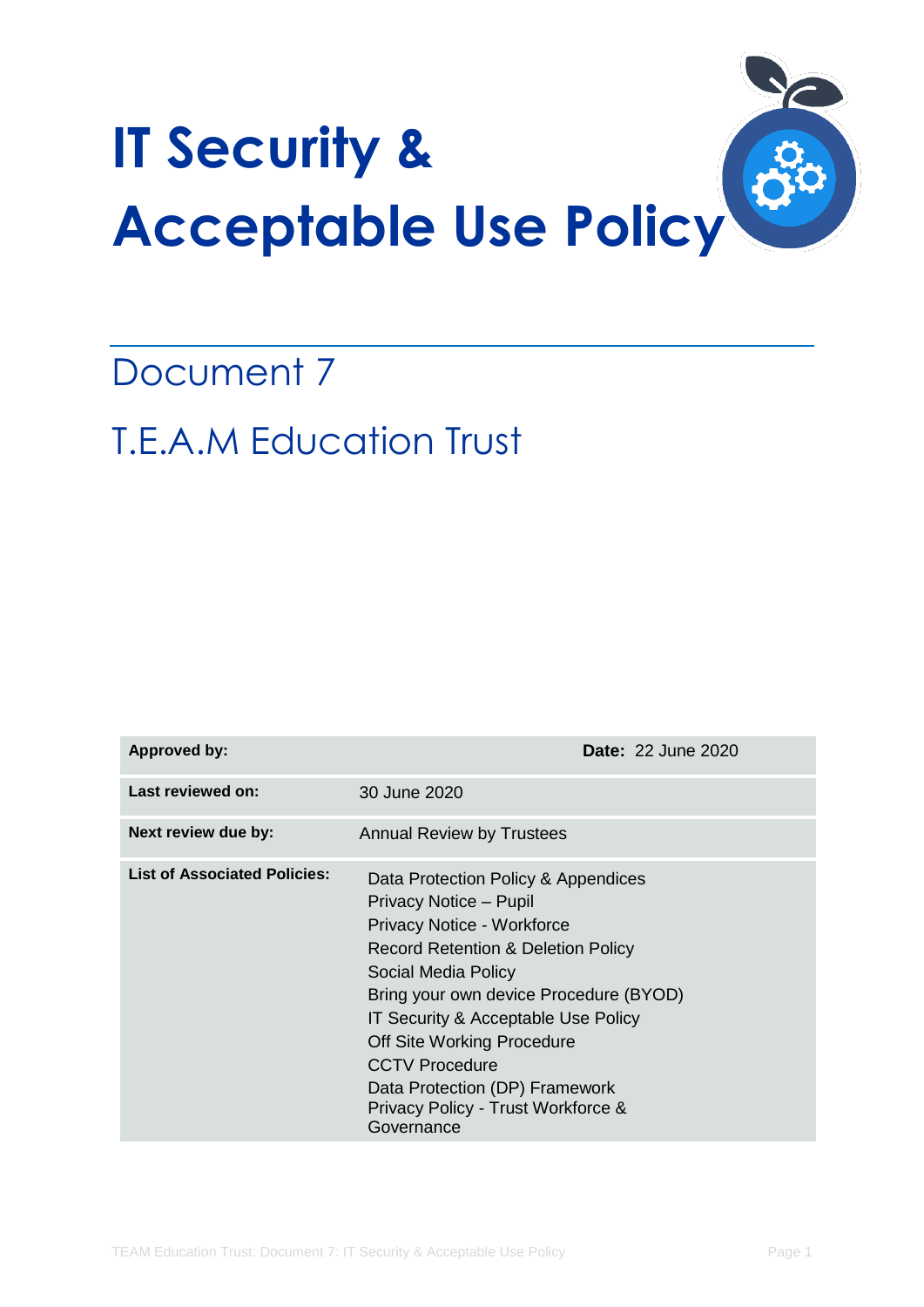# **CONTENTS**

| 1    |  |
|------|--|
| 2    |  |
| 3    |  |
| 4    |  |
| 5    |  |
| 5.1  |  |
| 5.2  |  |
| 5.3  |  |
| 5.4  |  |
| 6    |  |
| 7    |  |
| 7.1  |  |
| 7.2  |  |
| 7.3  |  |
| 7.4  |  |
| 7.5  |  |
| 7.6  |  |
| 8    |  |
| 9    |  |
|      |  |
| 9.2  |  |
| 9.3  |  |
| 10   |  |
| 11   |  |
| 12   |  |
| 13   |  |
| 14   |  |
| 14.1 |  |
| 15   |  |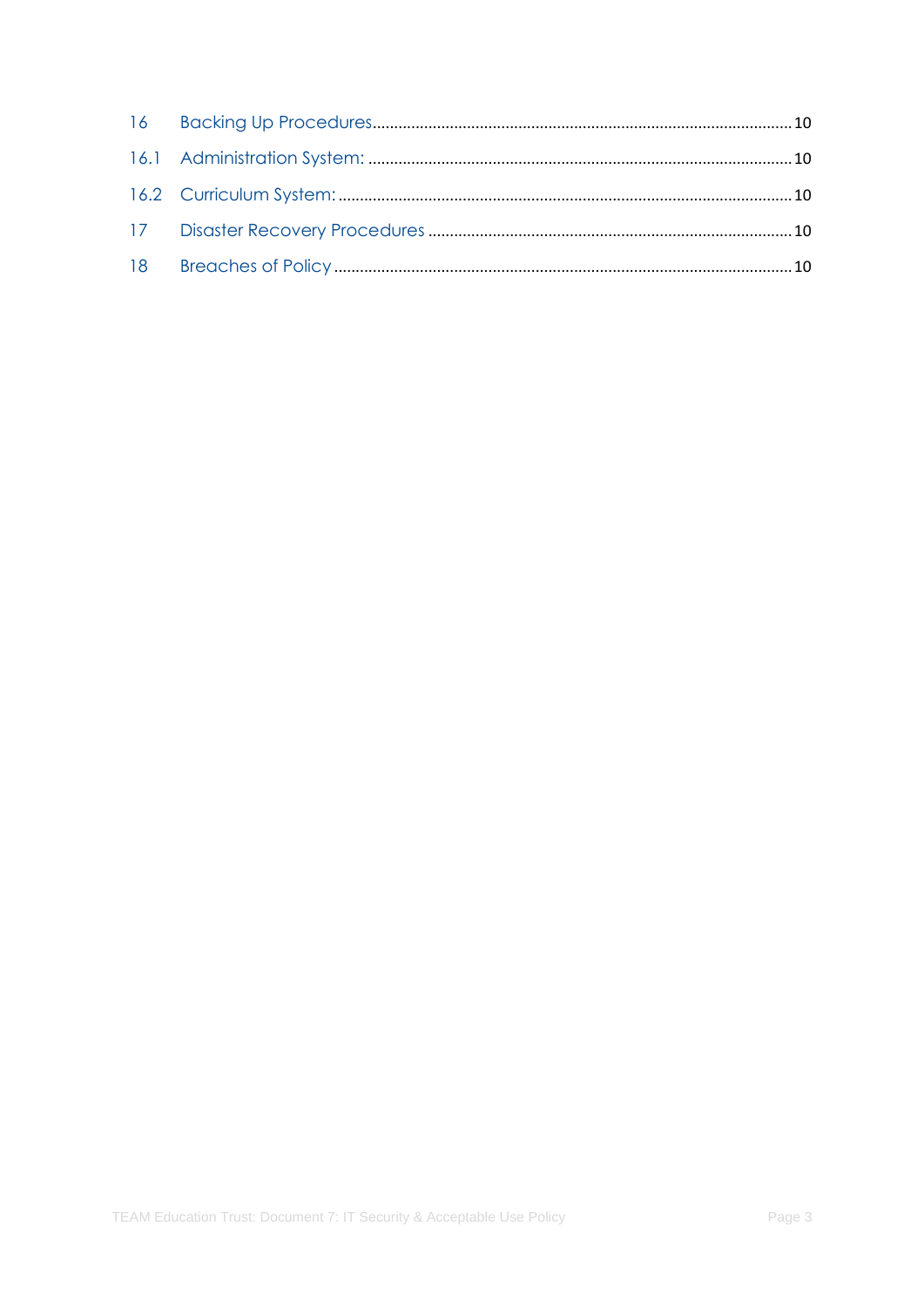# <span id="page-3-0"></span>1 Introduction

The school's IT (Information Technology) resources are essential to the effective delivery of education and other activities, but they also present risks to privacy and data protection. We are committed to using IT resources in a way that meets our data protection legal requirements and upholds confidentiality and peoples' privacy rights.

This policy supports our Data Protection Policy, and explains how we use IT in line with the General Data Protection Regulation (GDPR) and the Data Protection Act 2018 (DPA 2018), and other relevant legislation outlined in our Framework and best practice.

# <span id="page-3-1"></span>2 Scope and Responsibilities

This policy applies to all use of IT hardware, software, devices, networks and communications by anyone who has access to any of the school's IT resources, or to non-school owned IT resources, for anything that may impact on the school or members of the school community.

All staff are responsible for reading, understanding and complying with this procedure if they have access to IT. All leaders are responsible for supervising and supporting their team to read, understand and comply with this procedure if they have access to IT.

Our Data Protection Officer (DPO) provides assistance and further guidance on the use of IT in line with DP legislation.

# <span id="page-3-2"></span>3 IT Acceptable Use Standards

All staff must:

- Protect school IT resources by careful and considerate use of equipment and networks, reporting faults and minimising the risk of introducing computer viruses or similar to the system.
- Protect pupils from harmful or inappropriate material accessible via the Internet or transportable on computer media.
- Protect the confidentiality of individuals and of school matters, including complying with the Data Protection Policy and supporting documents, and not sharing sensitive or private information without authorisation, either intentionally or unintentionally.

# <span id="page-3-3"></span>4 Principles of Use

For the purpose of this policy, the use of the internet will include associated internet enabled technologies such as video messaging or conferencing applications.

• Internet and email use is integral to the effective delivery of services provided by the School. Nothing in this policy should be read as restricting the proper use of email, Internet or associated technologies for School purposes.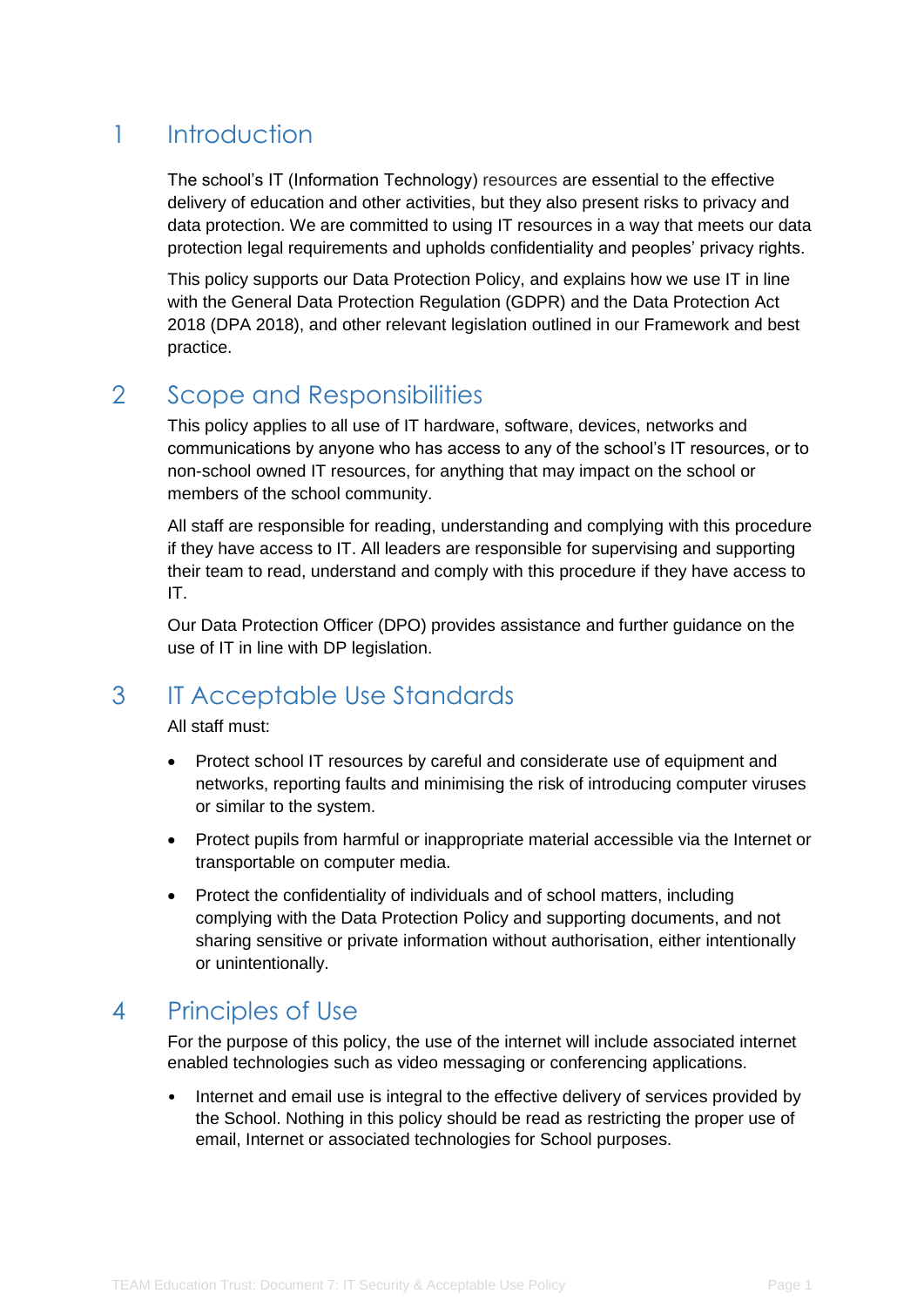- Limited personal use of the School's Internet is permitted subject to these principles and guidance notes.
	- Personal use of the Internet is only permitted in your own time (e.g. before or after work and during your lunchtime) and limited to browser based activities.
	- Any personal use must not, in any way, distract staff from the effective performance of their duties. Improper or inappropriate personal use of the School's email, Internet and associated systems may result in disciplinary action.
- Email: Employees are not allowed use of the School's email system for personal communication.
- If you feel you may have accidentally breached this policy, you should contact your line manager immediately, or, in their absence, a more senior manager who will record this information. See Unacceptable Use – Section 5.
- The School maintains logs of all internet, video messaging or conferencing applications, instant messaging (IM) and email use and monitors the service constantly.
- The School has in place a process to block categories of internet sites and individual sites if it is deemed appropriate.
- This policy applies to all information technology and communications equipment provided by the School which can access the Internet or send/receive email (e.g. PC's, laptops, PDA's, tablets, mobile phones with Internet access etc.).
- Any personal information sent via email, the Internet and associated services such as video messaging or conferencing applications, is covered by the Data Protection Act 2018. All staff are required to handle personal information in accordance with the Data Protection Act and the GDPR.
- Emails, including conversations recorded using facilities such as Video messaging or conferencing applications, are covered by the Freedom of Information (FOI) Act and may be disclosed as part of an FOI request for information, or as part of any legal proceedings. Always exercise the same caution on email content as you would in more formal correspondence.
- Consent must be obtained for any recordings of conversations resulting from the use of facilities such as video messaging or conferencing applications.
- All employees are required to maintain the good reputation of the School when using Internet and email. Use of email and the Internet which brings the School into disrepute may result in disciplinary action.
- The School reserves the right to withdraw Internet access or email use or any access to the School's computer or communications network, if the user has been found to be in breach of these guidelines.
- The content of incoming email is automatically scanned to detect computer viruses, however, the actual text of the email is not viewed as part of this process.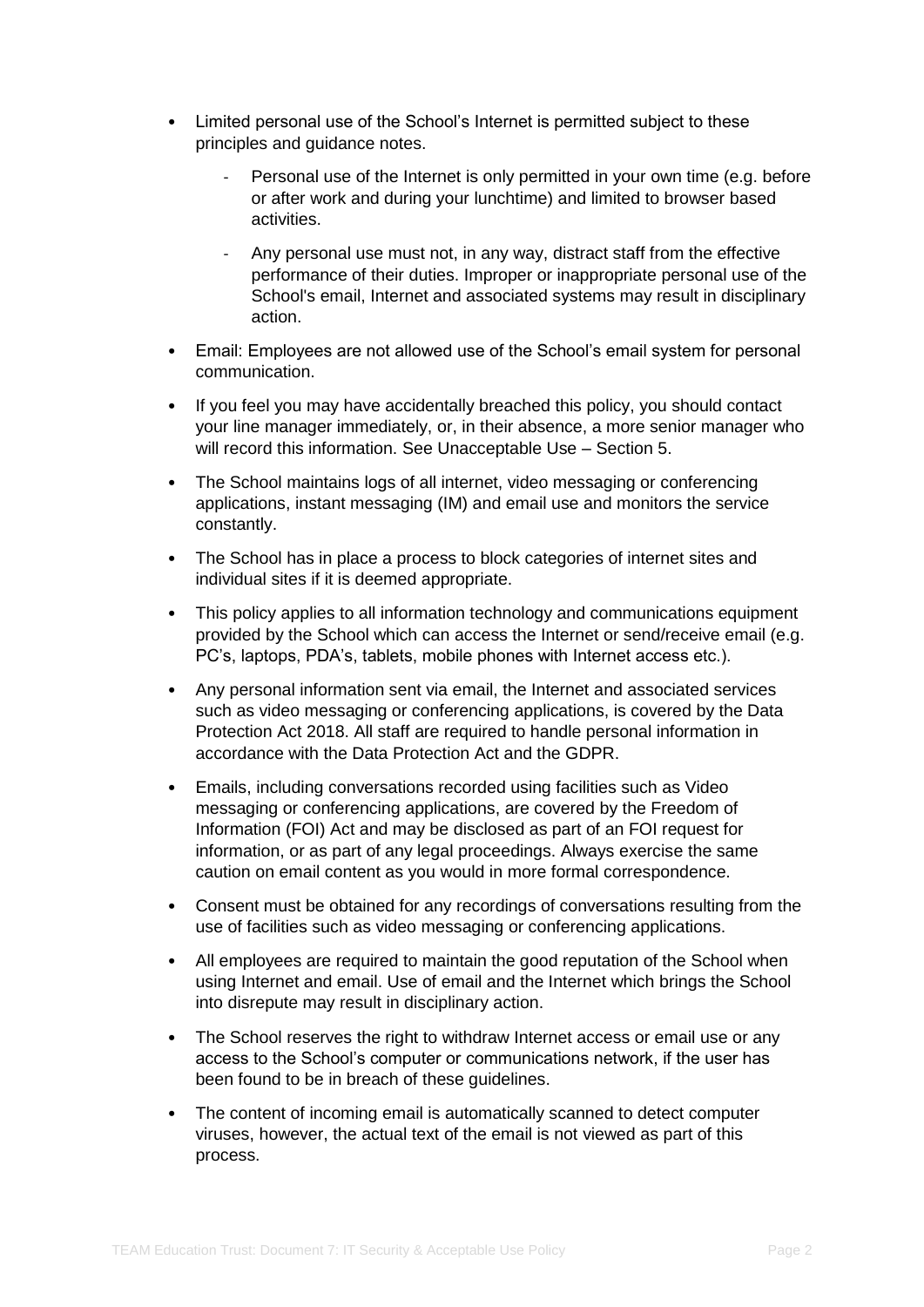• Desktop and document sharing capabilities of facilities such as Video messaging or conferencing applications, must only be used with colleagues of the School for collaboration purposes. If you allow changes to be made to these documents during a desktop sharing session as the 'sharer' of the document, it is your responsibility to ensure that the documentation is used correctly and saved appropriately.

# <span id="page-5-0"></span>5 Email

### <span id="page-5-1"></span>5.1 Personal Use

Personal use of derbyshire.sch.uk/stubbinwood.teameducation.org email or any other email system provided for use as a School employee, is not permitted at any time.

If a genuine emergency arises you should inform your line manager at the earliest opportunity that you have responded to the email and they will make a note of it. You should inform the sender that personal use of the School's email system is not permitted and an alternate method of communication will need to be considered.

It is inappropriate to use your school email address for personal use as it may give the impression that any business is on behalf of the School.

# <span id="page-5-2"></span>5.2 General guidance

Email is an extremely efficient means of communication but always ask yourself whether a quick internal telephone call would be more effective than sending an email message.

Emails should only be kept in your inbox for a limited time as recommended in the retention schedule. Any emails that you need to keep beyond this period should be moved to appropriate file storage.

You must only use School provided email systems to send and receive School information.

You must not use the email system in any way that is insulting or offensive. Any authorised personal data sent externally by email e.g. to solicitors, Inland Revenue etc. must be sent in compliance with the Secure Email Policy.

You must not use anonymous mailing services to conceal your identity when mailing through the Internet, or falsify (spoof) emails to make them appear as if they have been sent from someone else.

All emails are automatically tagged with the classification 'controlled'. You should consider whether you need to change the classification to 'public' or 'restricted'.

If you receive an email that is inappropriate or abusive, you must report it to your line manager immediately, who will take the appropriate action. If the sender is known to you, inform them that they should cease sending the material.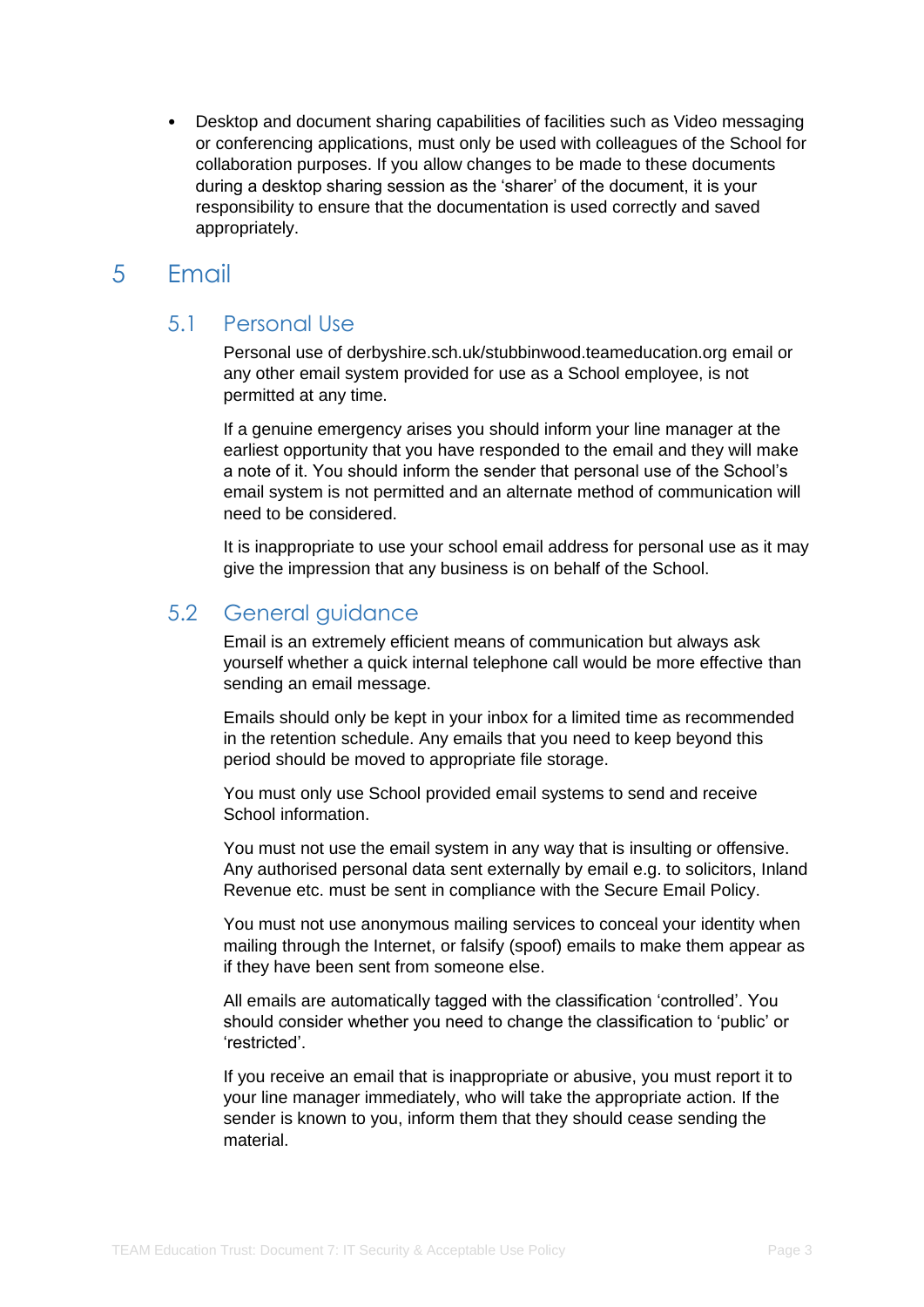The content of all emails may be viewed by the School in certain circumstances; for example, in connection with disciplinary investigations or Audit reviews.

When emailing multiple recipients, the 'TO' box should be addressed to an address within the organisation (eg [info@teameducation.org\)](mailto:info@teameducation.org) it is essential that the BCC option is used to add email addresses so access to email addresses is not inadvertently disclosed.

### <span id="page-6-0"></span>5.3 Email Disclaimer

A disclaimer is automatically attached to all emails sent from the School informing the recipient that the email is intended solely for them, is confidential, may be legally privileged and may contain personal views that are not those of the School.

### <span id="page-6-1"></span>5.4 Access to email

Where an employee is absent, the employee's line manager may authorise access to a School email account to obtain messages that are work-related. The manager will inform the employee of this access on the employee's return.

# <span id="page-6-2"></span>6 Instant Messaging (IM)

Instant Messaging is a form of real time communication between two or more people based on typed text. The text is conveyed via devices connected over the Internet or an internal network/intranet. Messages are retained in your conversation history in your email folder list or are saved as emails in your inbox if the recipient does not respond immediately.

You must only use School provided internet messaging (IM) services. IM should not be used as a substitute for email. IM should be used only for questions or announcements that are short and need to be communicated immediately.

Private use of instant messaging for any purpose is not permitted.

# <span id="page-6-3"></span>7 Internet Use

### <span id="page-6-4"></span>7.1 Personal Use

Personal use of the Internet is not allowed during working hours. You can use the Internet before you start work, during your lunchtime, or after work. You must not, in any way, distract others from their work.

You must not use the School's Internet or email systems for trading or personal business purposes.

You are advised not to conduct online payments. This is due to the information being stored locally on your computer, which potentially could be compromised, putting the user at financial risk. If you use the Internet to buy goods or services, the School will not accept liability for default of payment or for security of any personal information you provide. Goods must not be delivered to a School address.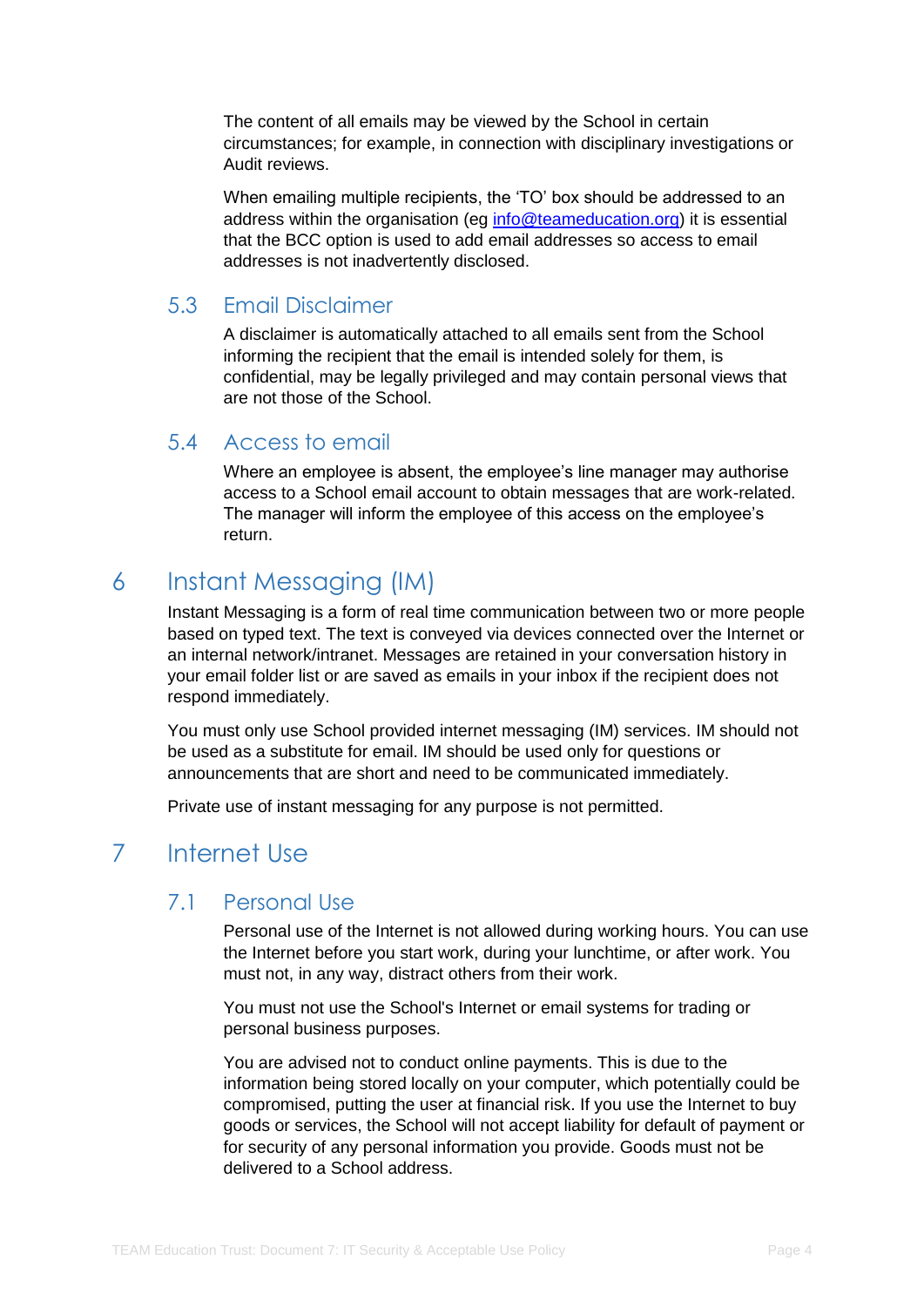All Internet sessions should be terminated as soon as they are concluded.

More information on the use of other social media can be found in the School's Social Media Policy.

### <span id="page-7-0"></span>7.2 Filtering Content

Many Internet sites that contain unacceptable content are blocked automatically by the School's systems. However, it is not possible to block all "unacceptable" sites electronically in all circumstances.

### <span id="page-7-1"></span>7.3 Downloading Material

Downloading of video, music files, games, software files and other computer programs is not permitted. These types of files consume large quantities of storage space on the system (and can slow it down considerably) and may violate copyright laws.

Online Mapping Software should not be used unless for specific work purposes as it is resource intensive and involves downloading an application to your computer.

Streaming media, such as radio or tv programmes, for non-work related purposes is not permitted.

If you are in doubt about software use or installation, seek guidance from the Data Protection Officer.

## <span id="page-7-2"></span>7.4 Accidental Access to Inappropriate Material

You may receive an email or mistakenly visit an Internet site that contains unacceptable material. If this occurs, you must inform your line manager or a more senior manager immediately.

Your manager will ask you for details relating to the incident and you will be asked how the event occurred. This information may be required later for management and audit purposes.

### <span id="page-7-3"></span>7.5 Copyright

You may be in violation of copyright laws if you simply cut and paste material from one source to another. Most sites contain a copyright notice detailing how material may be used. If you are in any doubt about downloading and using material for official purposes, you should seek legal advice.

## <span id="page-7-4"></span>7.6 Unacceptable Use

You must not deliberately view, copy, create, download, save, print or distribute any material that:

- is sexually explicit or obscene
- is racist, sexist, homophobic, harassing or in any other way discriminatory or offensive
- contains material the possession of which would constitute a criminal offence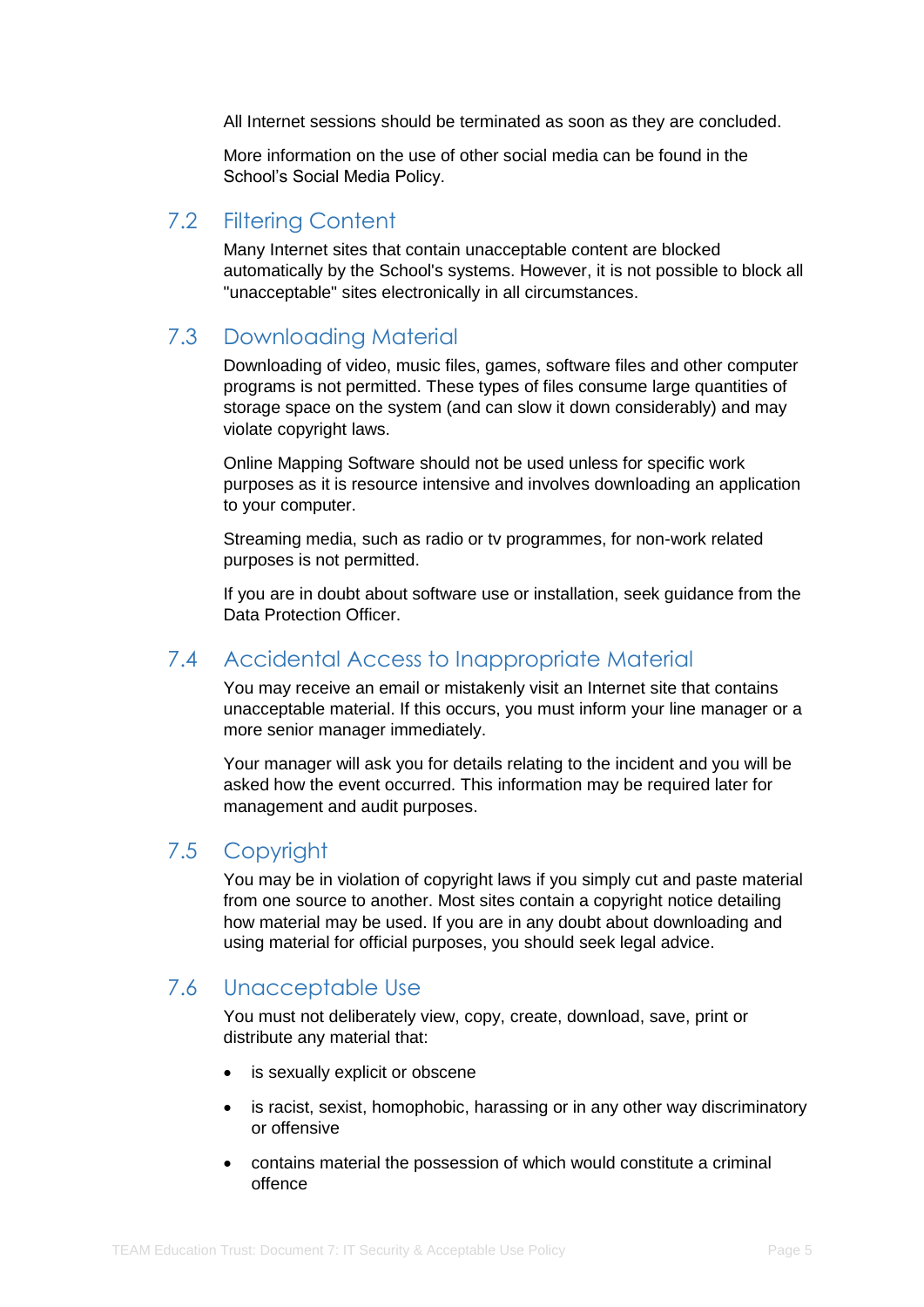- promotes any form of criminal activity
- contains unwelcome propositions
- involves gambling, multi-player games or soliciting for personal gain or profit
- contains images, cartoons or jokes that may cause offence
- appears to be a chain letter
- brings the School into disrepute or exposes it to legal action

This list is not exhaustive and the School may define other areas of unacceptable use.

# <span id="page-8-0"></span>8 Monitoring

Monitoring of email and Instant Messages

The School's email system automatically records details of all email sent both internally and externally. The automatic system highlights the use of certain prohibited words and any potential infringement will be referred to Senior Leaders as part of routine reviews.

The School may read and inspect individual emails and attachments for specific business purposes or during disciplinary investigations including:

- Establishing the content of transactions,
- Ensuring employees are complying both with the law and with the School's email policy, and
- Checking email when employees are on leave, absent or for other supervisory purposes.

The School routinely produces monitoring information, which summarises email usage and may lead to further enquiries being undertaken.

#### **Monitoring Internet Access**

The School records the details of all Internet traffic. This is to protect the School and its employees from security breaches, including hacking, and to ensure that "unacceptable" sites are not being visited.

The logs record:

- the network identifier (username) of the user,
- address of the Internet site being accessed,
- where access was attempted and blocked by the system,
- the Web page visited and its content,
- the name of any file accessed and/or downloaded,
- the identity of the computer on the network and the date and time.

Any excessive or inappropriate use may result in disciplinary action being taken.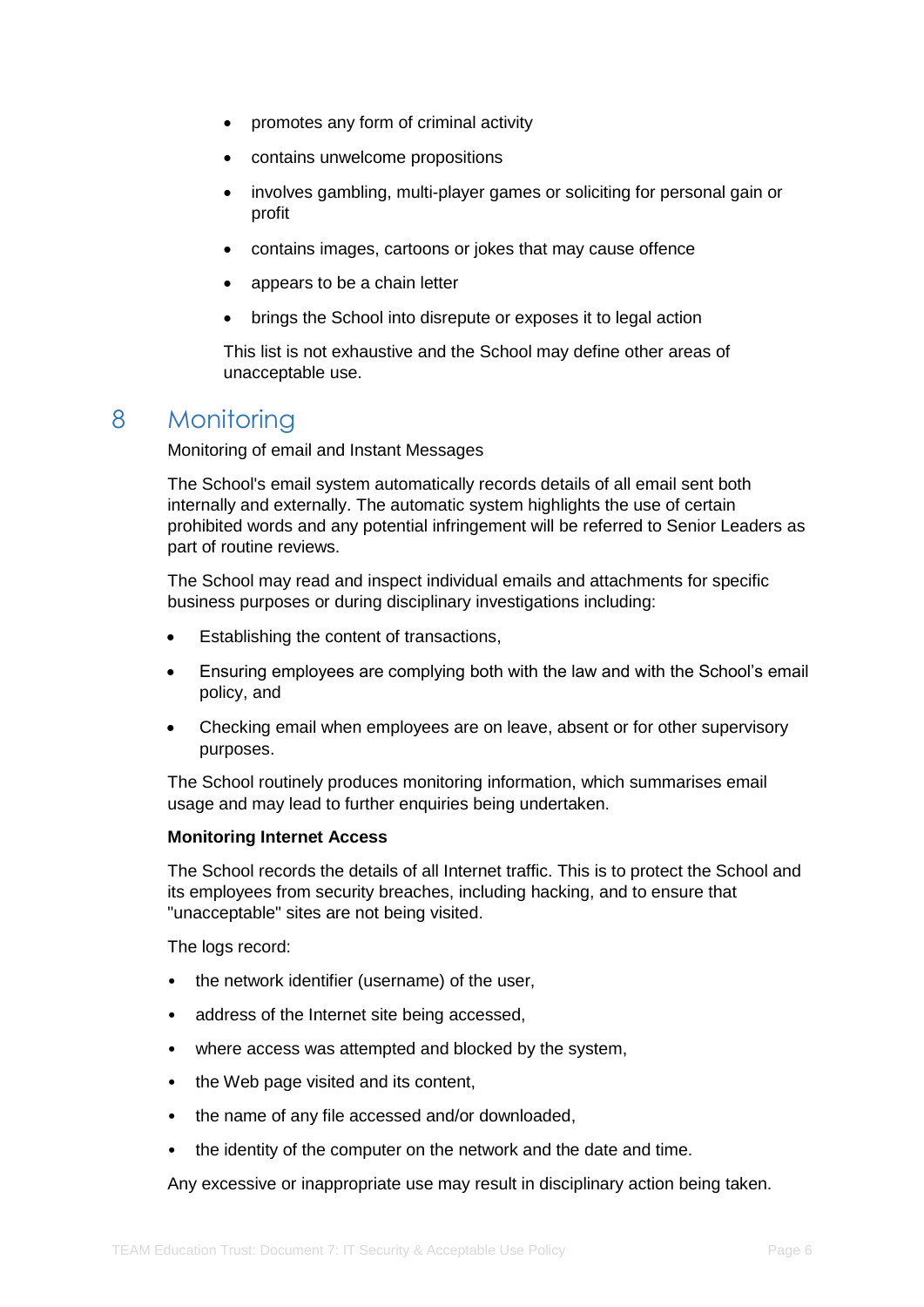All monitoring information will be kept for six months.

### <span id="page-9-0"></span>9 Passwords

Access to applications and information is controlled to protect you and our organisation. It's important that the passwords you use are strong and safe enough to keep our data secure.

### <span id="page-9-1"></span>9.1 Choosing a secure password

When choosing your passwords:

- keep all account log in and system passwords private
- never write down your passwords or share them with anyone
- use a strong password at least 12 characters with upper and lower case letters, numbers and special characters like asterisks or currency symbols

Don't choose a password based on any personal data such as your name, age, or your address. Avoid using words (English or otherwise) as well as any proper names, names of television shows, keyboard sequence or anything else that can be easily guessed or identified.

Putting punctuation marks or other symbols at the beginning or end of words is not advised either.

For security, passwords should be a minimum of 12 characters long and contain a mixture of digits, letters and non-alphanumeric characters.

### <span id="page-9-2"></span>9.2 Methods for choosing passwords

While there are no perfect methods of selecting a password, we have identified a few tips and tricks to try and help.

Make up a sentence you can easily remember.

Some examples:

- •My uncle Joe walks his 3 dogs in the park every morning.
- • I like to eat Ben & Jerry's ice cream for dinner

Now, take the first letter of each word in the sentence and include the punctuation. You can add extra punctuation in if you like, or turn numbers into digits for variety and add special characters. The sentences would become:

- •%MuJwh3ditpem
- • SilteB&Jic4d

### <span id="page-9-3"></span>9.3 Don't write your password down

You should avoid writing down your password or giving it to others. You should especially avoid writing it down and leaving it in a non-secured place such as on a post-it on your monitor or a piece of paper in your desk. If you absolutely must write something down, we suggest doing the following: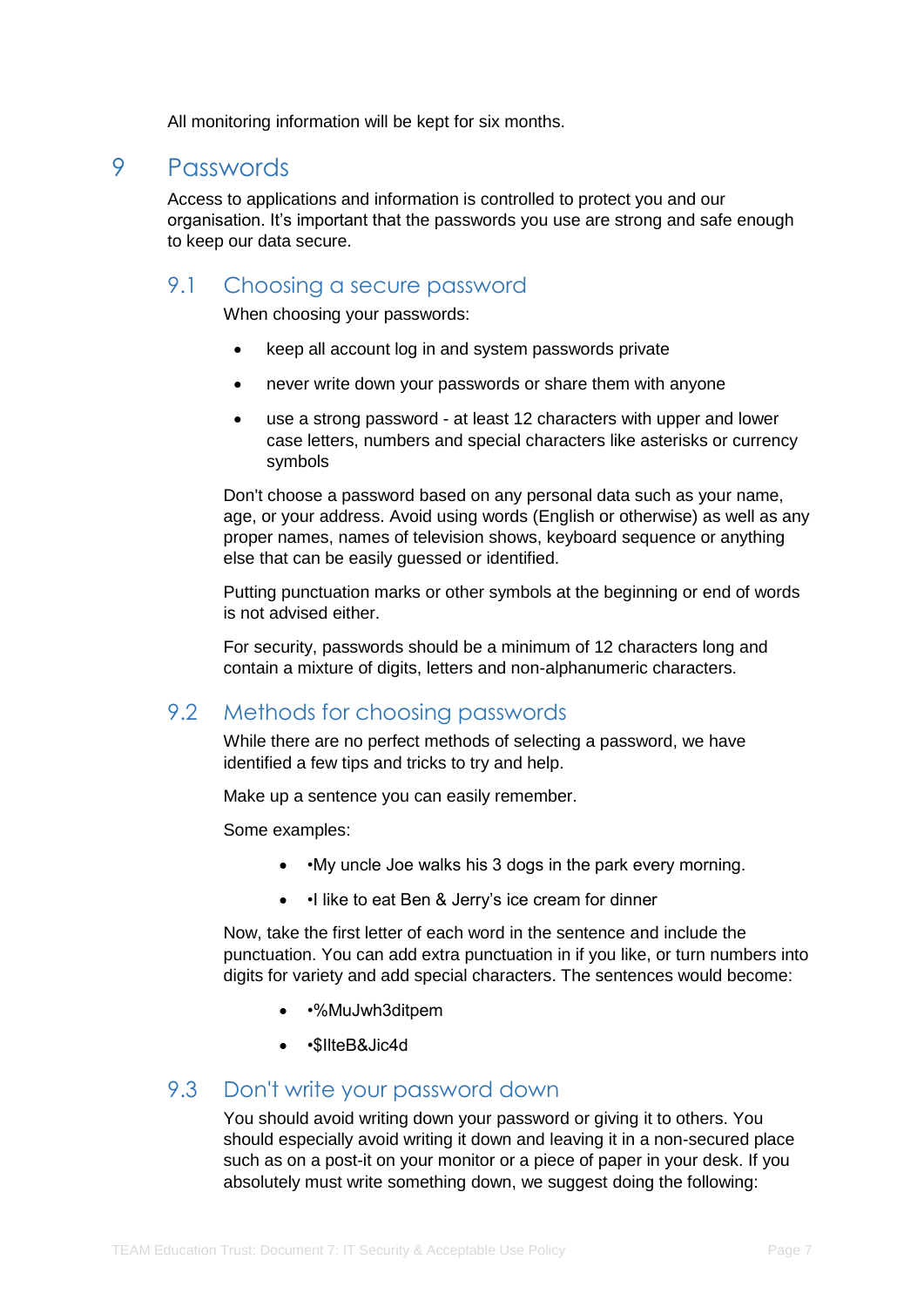- don't write down the entire password, but rather a hint that would allow you (but nobody else) to reconstruct it
- keep whatever is written down in your wallet or other place that only you have access to and where you would immediately notice if it was missing or someone else gained access to it

# <span id="page-10-0"></span>10 IT equipment issued to staff

The laptop (or other equipment) remains the property of the School and is provided to users on a loaned basis. The laptop must not be used by anyone other than the authorised user to whom it has been allocated.

The property identification tag attached to each laptop should not be removed for any reason.

School laptops have a predetermined list of software installed on the hard drive. No addition or deletion of any software or hardware is permitted without the express permission of the Principal or School IT Technician. This includes the setting up of web-based accounts. Software and web based accounts that require personal data may be subject to a Data Protection Impact Assessment and so must not be installed or set up until this has been carried out. To ensure that security patches and virus definitions are up to date staff should connect the laptop to the School network on a regular basis.

All reasonable care should be taken to prevent loss, damage, theft or unauthorised use of IT equipment as far as is practical. For example, devices should never be left in a vehicle overnight or other unsecured, vulnerable situation. See the Offsite Working Procedure for more guidance.

Any loss or damage to School IT equipment should be immediately reported to the Principal.

When a contract of employment at the School ends, the member of staff must return all computer equipment and software to the School IT Technician in full working condition. The user account and all personal work stored on the laptop will then be securely deleted.

If software/hardware problems arise, a laptop may need to be restored to its original settings. Work files may be lost during the restore process, therefore it is the responsibility of all users to ensure that backups of all files are regularly made to an external device such as the School's networked server or encrypted mobile device.

Where there is evidence that the equipment has not been used in accordance with the above guidelines, a charge may be made for the replacement or repair of any school equipment whilst on loan.

Staff should make careful, considerate use of the school's IT resources, report faults and work in a way that minimises the risk of introducing computer viruses into the system.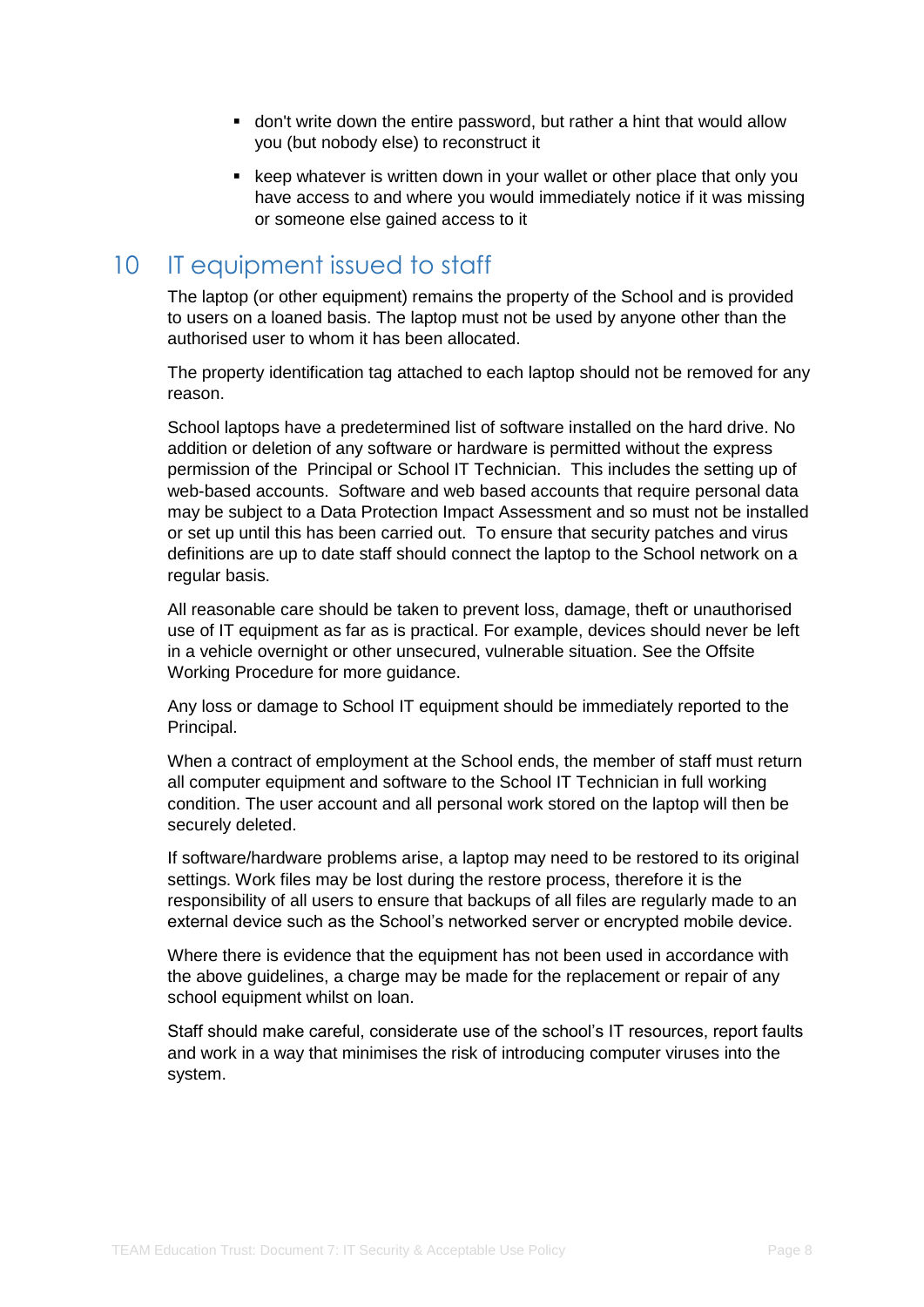# <span id="page-11-0"></span>11 Clear Screen

It is essential, in order to protect both yourself and the sensitive information you have access to, that you lock your screen (laptop / PC) whenever it is unattended – even if only for a moment.

In classrooms, screens must be set to EXTEND to the Interactive whiteboard rather than DUPLICATE.

# <span id="page-11-1"></span>12 Use of other School IT Equipment

Users who borrow equipment from the school must sign for it and bear the responsibility for its care. Loan equipment should be concealed and stored securely when not in use.

Any loss or damage to equipment on loan should be immediately reported to the Principal or School IT Technician in the first instance and any theft or criminal damage should be reported to the Police.

To prevent data loss and ensure consistent application of School policies no personally owned equipment should be attached to the School's network without the permission of the Principal. All mobile devices must be encrypted or password protected wherever technology allows.

# <span id="page-11-2"></span>13 Software

Users should use software in accordance with applicable licence agreements. It is a criminal offence to copy software or any supporting documentation protected by copyright.

The use, or possession of unlicensed copies or "pirated" versions of software is illegal and is expressly prohibited by the school.

# <span id="page-11-3"></span>14 Network Access and Data Security

Users must only access information held on the School's computer systems if authorised to do so and the information is needed to carry out their work. Under no circumstances should personal or other confidential information held on the school network or IT equipment be disclosed to unauthorised persons.

If you accidentally access information which you are not entitled to view report this immediately to the Principal as a data breach.

Staff using computers in classrooms must ensure that confidential or sensitive data is not accessible to pupils or anyone else by logging off or locking the computer when away from the computer. In other areas, computers must not be left logged on when left unattended.

### <span id="page-11-4"></span>14.1 Encryption

Sensitive or confidential information should be accessed via the network and should not be permanently stored on laptops or other portable devices e.g. memory sticks. Where the use of a memory stick to transfer or store data temporarily is unavoidable, this must be done using an encrypted memory stick provided by the school.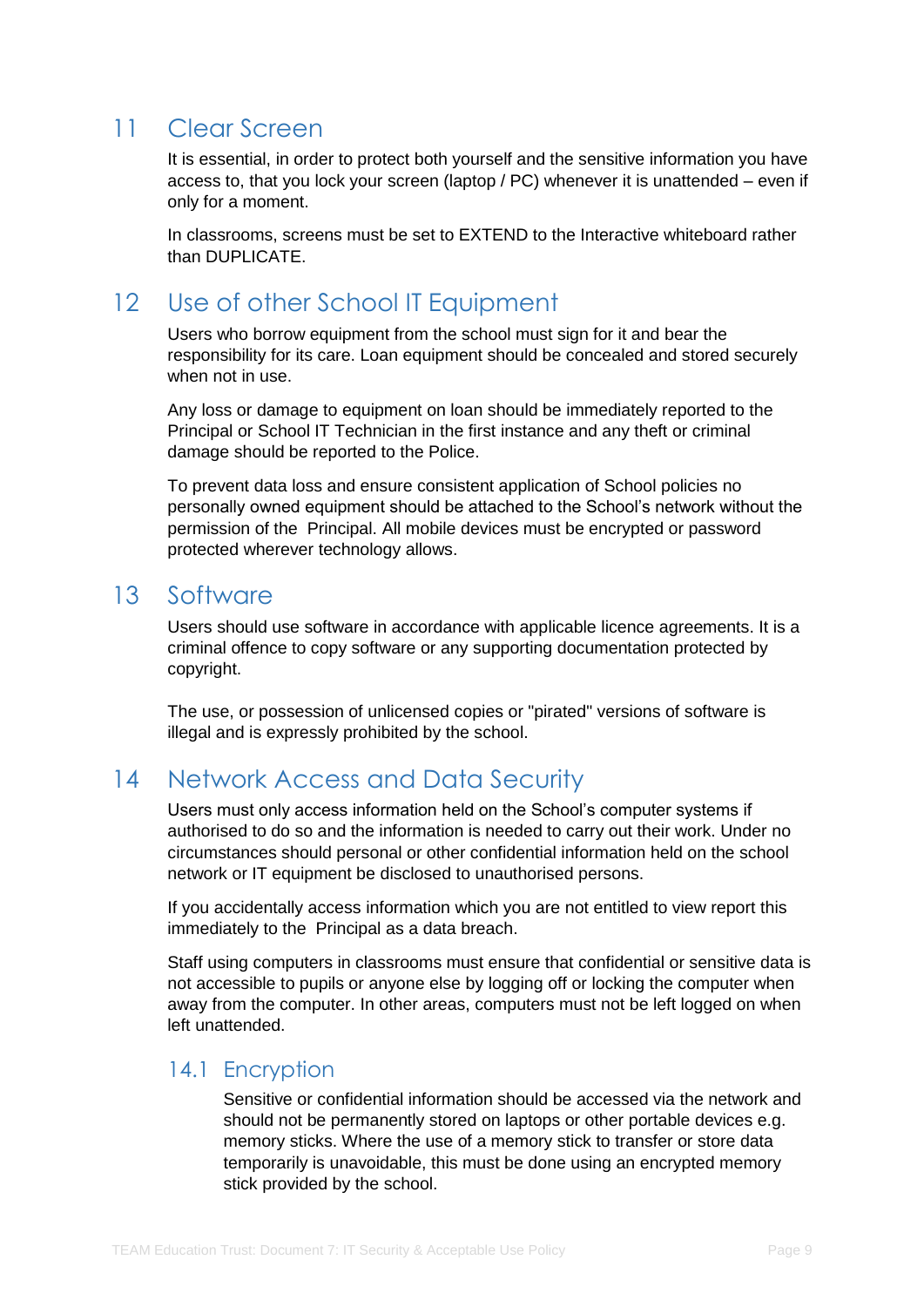# <span id="page-12-0"></span>15 Disposal of Computing Resources

Computing resources will be disposed of in line with WEEE regulations, The Hazardous Waste Act, The Environmental Protection Act 1990, The Environment 1995 and The Data Protection Act 2018

Governor approval will be sought before Computing resources are disposed.

If a third party contractor is used, suppliers will be suitably accredited and disposal certification will be obtained.

Following Governor approval, all equipment which contains sensitive files will have their hard disk drives wiped. (This may be done on site or via an approved contractor)

Finally, the school's inventory will be updated.

# <span id="page-12-2"></span><span id="page-12-1"></span>16 Backing Up Procedures

### 16.1 Administration System:

The School ensures that systematic back up of data is completed on a regular basis so that recovery of essential data can be managed in the event of loss of data files or system failure.

Back up copies will be securely stored against theft, corruption or physical damage, so that in the event of a major incident a back up copy is available.

### <span id="page-12-3"></span>16.2 Curriculum System:

Work is backed up weekly.

Removable media are encrypted and stored securely away from the server .

# <span id="page-12-4"></span>17 Disaster Recovery Procedures

In the case of a disaster staff should refer to the Critical Incident Plan and ensure the following are readily available:

- An up to date list of contacts to assist in the recovery process, e.g. Principal /IT provider.
- A list of procedures and actions required by key individuals in the event of a critical incident.

The contingency plan must take into account any staff changes and be easily accessed and understood.

The school should ensure all items are appropriately insured.

# <span id="page-12-5"></span>18 Breaches of Policy

Breaches of this policy and/or security incidents can be defined as events which could have, or have resulted in, loss or damage to School assets, or an event which is in breach of the School's security procedures and policies.